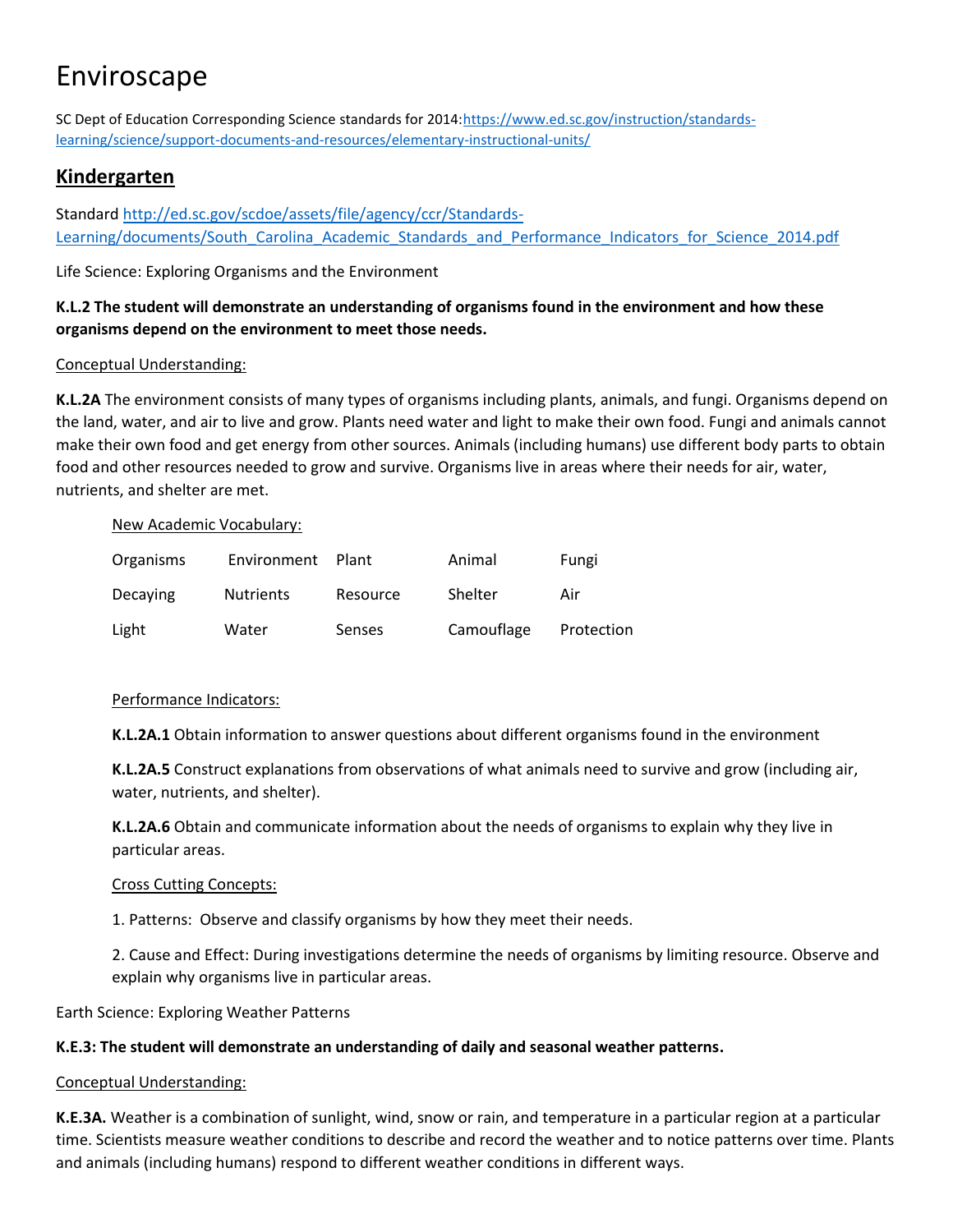#### New Academic Vocabulary:

| Animal      | Cloud cover   | Fall            | Hibernation | Migration |
|-------------|---------------|-----------------|-------------|-----------|
| Plant       | Precipitation | Rain            | Seasons     | Snow      |
| Temperature | Weather       | Weather symbols | Wind        | Autumn    |
| Patterns    | Summer        | Spring          | Winter      |           |

#### Performance Indicators:

**K.E.3A.3** Obtain and communicate information to support claims about how changes in seasons affect plants and animals.

**K.E.3A.4** Define problems caused by the effects of weather on human activities and design solutions or devices to solve the problem.

#### Cross Cutting Concepts:

2. Cause and Effect: Weather patterns and changes are affected by seasons. These patterns and changes in weather affect plants and animals.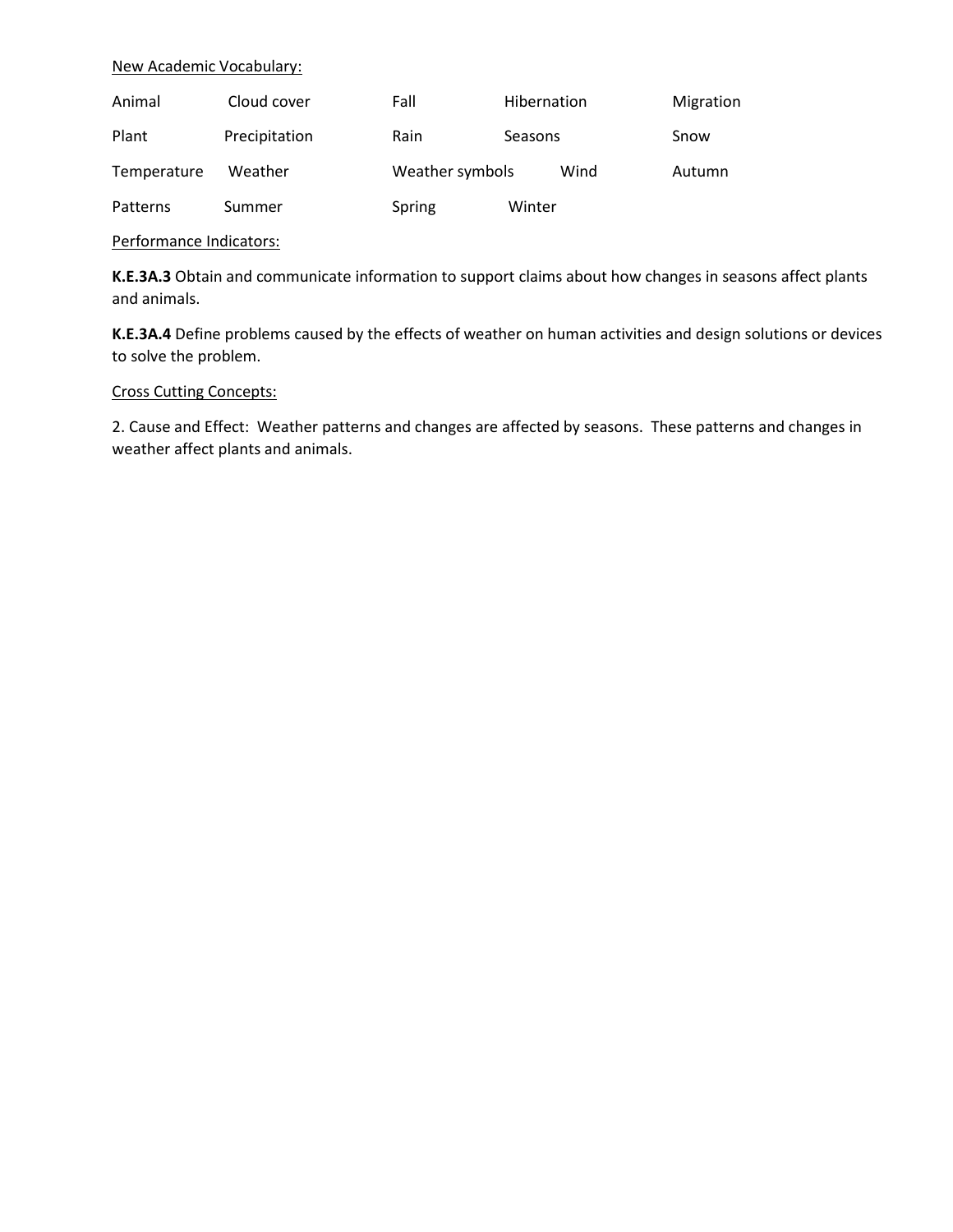SC Dept of Education Corresponding Science standards for 2014[:https://www.ed.sc.gov/instruction/standards](https://www.ed.sc.gov/instruction/standards-learning/science/support-documents-and-resources/elementary-instructional-units/)[learning/science/support-documents-and-resources/elementary-instructional-units/](https://www.ed.sc.gov/instruction/standards-learning/science/support-documents-and-resources/elementary-instructional-units/)

# **First Grade**

Standard [http://ed.sc.gov/scdoe/assets/file/agency/ccr/Standards-](http://ed.sc.gov/scdoe/assets/file/agency/ccr/Standards-Learning/documents/South_Carolina_Academic_Standards_and_Performance_Indicators_for_Science_2014.pdf)[Learning/documents/South\\_Carolina\\_Academic\\_Standards\\_and\\_Performance\\_Indicators\\_for\\_Science\\_2014.pdf](http://ed.sc.gov/scdoe/assets/file/agency/ccr/Standards-Learning/documents/South_Carolina_Academic_Standards_and_Performance_Indicators_for_Science_2014.pdf)

Earth Science: Earth's Natural Resources

## **1.E.4 The student will demonstrate an understanding of the properties and uses of Earth's natural resources.**

## Conceptual Understanding:

**1.E.4B**. Natural resources are things that people use that come from Earth (such as land, water, air, and trees). Natural resources can be conserved.

New Academic Vocabulary:

| Air | Compost           | Conservation | Earth materials Erosion |       | Land | Landfill    |
|-----|-------------------|--------------|-------------------------|-------|------|-------------|
|     | Natural resources | Recycle      | Reduce                  | Reuse |      | Trees Water |

## Performance Indicators:

**1.E.4B.1** Obtain and communicate information to summarize how natural resources are used in different ways (such as soil and water to grow plants; rocks to make roads, walls, or buildings; or sand to make glass).

**1.E.4B.2** Obtain and communicate information to explain ways natural resources can be conserved (such as reducing trash through reuse, recycling, or replanting trees).

## Cross cutting concepts:

2. Cause and effect: Mechanism and explanation: The Earth will not exist if its natural resources are not replenished.

6. Structure and function: The movement of water can change the shape of the land over time and can therefore change the earth and the plant and animal life in and around the area.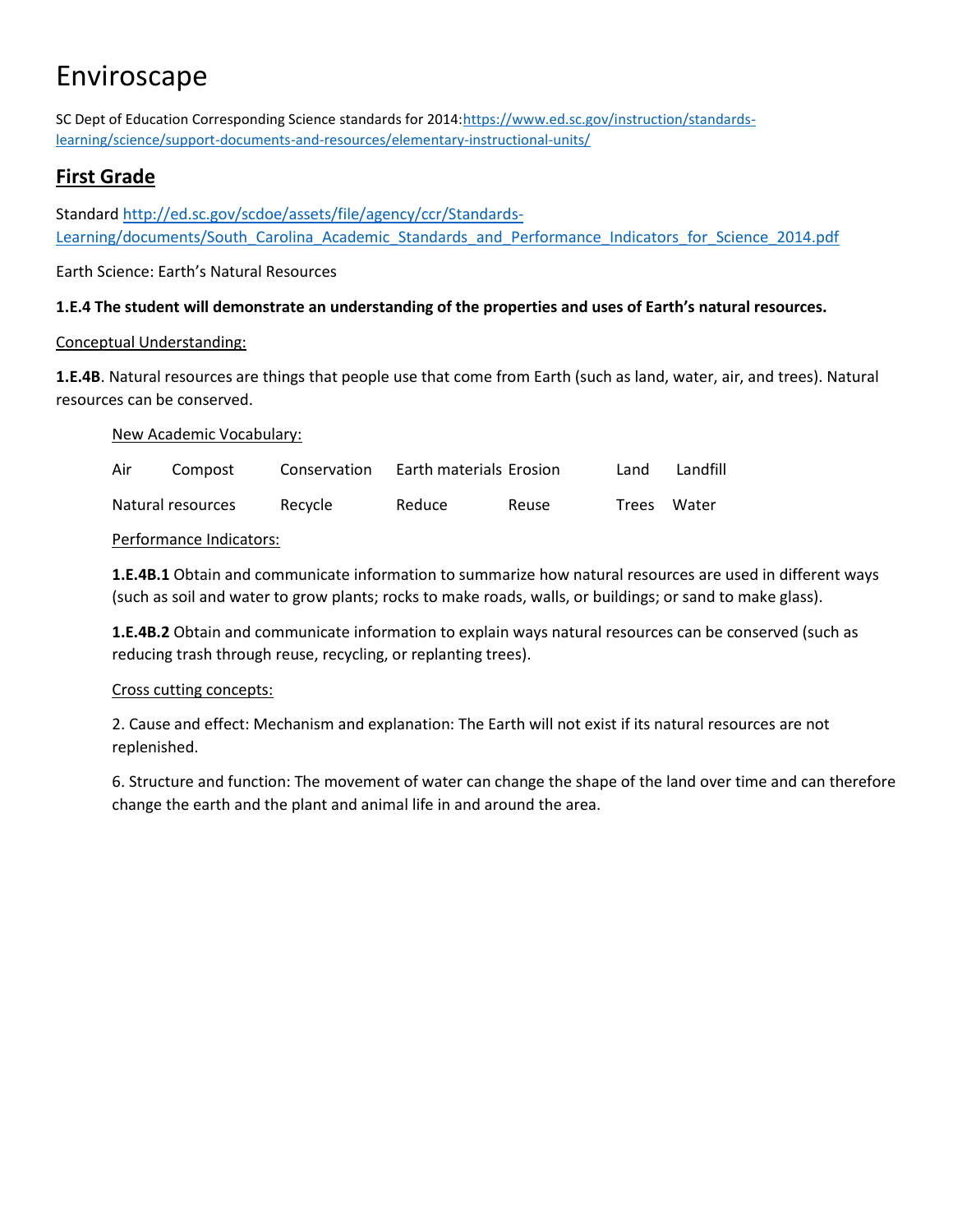SC Dept of Education Corresponding Science standards for 2014[:https://www.ed.sc.gov/instruction/standards](https://www.ed.sc.gov/instruction/standards-learning/science/support-documents-and-resources/elementary-instructional-units/)[learning/science/support-documents-and-resources/elementary-instructional-units/](https://www.ed.sc.gov/instruction/standards-learning/science/support-documents-and-resources/elementary-instructional-units/)

# **Second Grade**

Standard [http://ed.sc.gov/scdoe/assets/file/agency/ccr/Standards-](http://ed.sc.gov/scdoe/assets/file/agency/ccr/Standards-Learning/documents/South_Carolina_Academic_Standards_and_Performance_Indicators_for_Science_2014.pdf)[Learning/documents/South\\_Carolina\\_Academic\\_Standards\\_and\\_Performance\\_Indicators\\_for\\_Science\\_2014.pdf](http://ed.sc.gov/scdoe/assets/file/agency/ccr/Standards-Learning/documents/South_Carolina_Academic_Standards_and_Performance_Indicators_for_Science_2014.pdf)

Life Science: Animals and their Environments

## **2.L.5 The student will demonstrate an understanding of how the structures of animals help them survive and grow in their environments.**

## Conceptual Understanding:

**2.L.5B**. Animals (including humans) require air, water, food, and shelter to survive in environments where these needs can be met. There are distinct environments in the world that support different types of animals. Environments can change slowly or quickly. Animals respond to these changes in different ways.

New Academic Vocabulary:

| Adaptation | <b>Blubber</b> | Carbon Dioxide | Desert      |             | Environment | <b>Erosion</b> |
|------------|----------------|----------------|-------------|-------------|-------------|----------------|
| Fertilize  | Food Chain     | Forest         | Fresh Water | Habitat     | Harmful     |                |
| Hibernate  | Oxygen         | Polar Lands    | Predator    | Prev        | Resources   |                |
| Shelter    | Salt Water     | Scarcity       | Survive     | Temperature | Vegetation  |                |

Wetlands

## Performance Indicators:

**2.L.5B.1** Obtain and communicate information to describe and compare how animals interact with other animals and plants in the environment.

**2.L.5B.2** Develop and use models to exemplify characteristics of animals that help them survive in distinct environments (such as salt and freshwater, deserts, forests, wetlands, or polar lands).

**2.L.5B.4** Construct scientific arguments to explain how animals can change their environments (such as the shape of the land or the flow of water).

## Cross Cutting Concepts:

2. Cause and effect: Mechanism and explanation. Animals and their environments are co-dependent. Habitats can change due to a variety of reasons and which can directly impact the animals. In turn, animals can also have an impact on their environments.

7. Stability and change: Animals also interact with and adapt to changes in their environments. They can also impact their environments.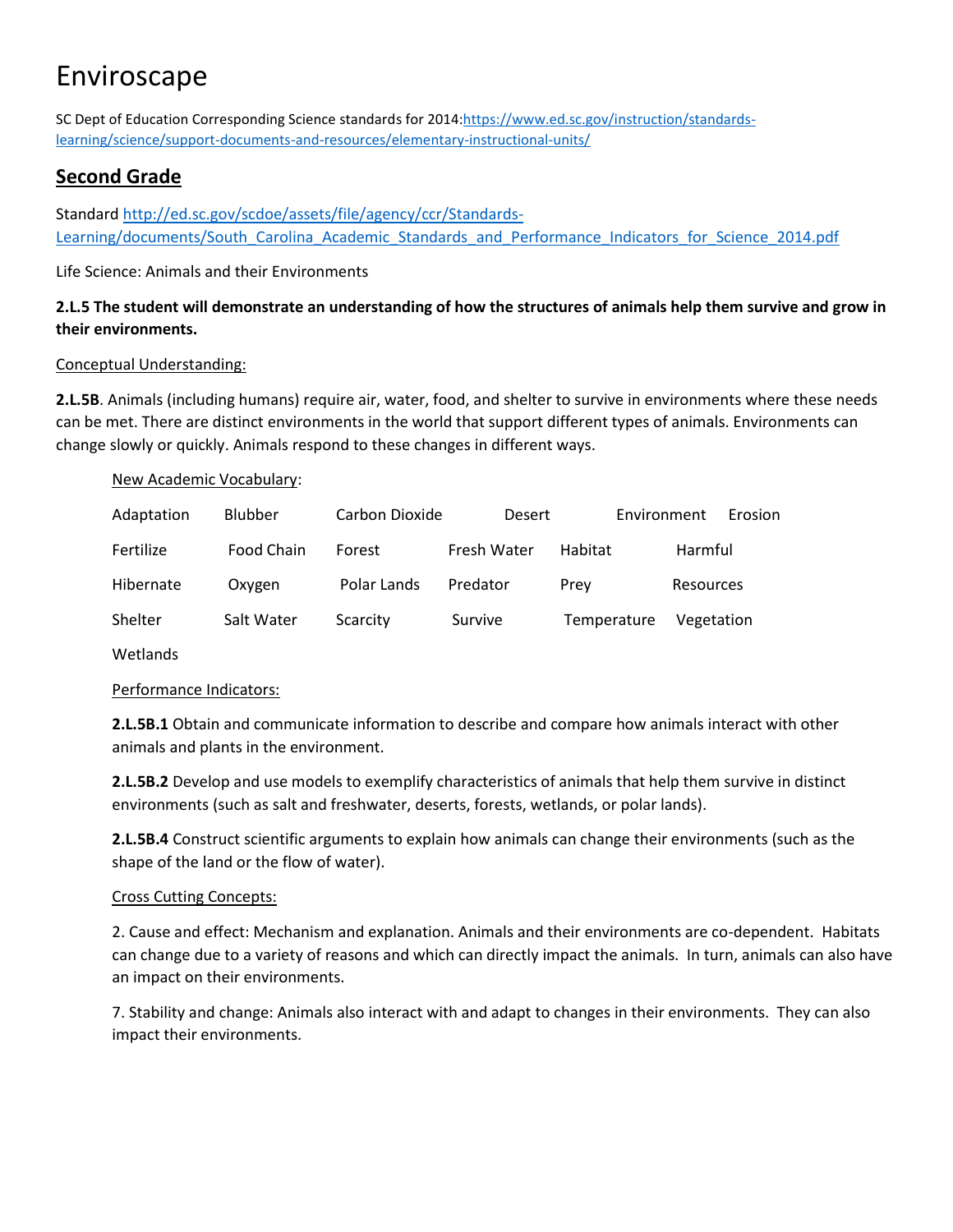SC Dept of Education Corresponding Science standards for 2014[:https://www.ed.sc.gov/instruction/standards](https://www.ed.sc.gov/instruction/standards-learning/science/support-documents-and-resources/elementary-instructional-units/)[learning/science/support-documents-and-resources/elementary-instructional-units/](https://www.ed.sc.gov/instruction/standards-learning/science/support-documents-and-resources/elementary-instructional-units/)

# **Third Grade**

Standard [http://ed.sc.gov/scdoe/assets/file/agency/ccr/Standards-](http://ed.sc.gov/scdoe/assets/file/agency/ccr/Standards-Learning/documents/South_Carolina_Academic_Standards_and_Performance_Indicators_for_Science_2014.pdf)[Learning/documents/South\\_Carolina\\_Academic\\_Standards\\_and\\_Performance\\_Indicators\\_for\\_Science\\_2014.pdf](http://ed.sc.gov/scdoe/assets/file/agency/ccr/Standards-Learning/documents/South_Carolina_Academic_Standards_and_Performance_Indicators_for_Science_2014.pdf)

Earth Science: Earth's Materials and Processes

# **3.E.4 The student will demonstrate an understanding of the composition of Earth and the processes that shape features of Earth's surface.**

## Conceptual Understanding:

**3.E.4A** Earth is made of materials (including rocks, minerals, soil, and water) that have distinct properties. These materials provide resources for human activities.

#### New Academic Vocabulary:

| Classify           | Clay            | Cleavage |              | <b>Fossil fuels</b> |             | <b>Fuels</b> |                       | Glaciers |      |
|--------------------|-----------------|----------|--------------|---------------------|-------------|--------------|-----------------------|----------|------|
| Grains             | <b>Hardness</b> |          | <b>Humus</b> |                     | Igneous     |              | Lakes                 |          | Loam |
| Luster             | Metamorphic     |          | Mineral      |                     |             |              | Nonrenewable resource |          |      |
| <b>Oceans</b>      | Ponds           |          | Property     |                     |             |              |                       |          |      |
| Renewable resource |                 |          | Rivers Sand  |                     | <b>Seas</b> | Silt         | <b>Streak</b>         |          |      |
| <b>Streams</b>     | Texture         |          | Topsoil      |                     |             |              |                       |          |      |

#### Performance Indicators:

**3.E.4A.2** Develop and use models to describe and classify the pattern distribution of land and water features on Earth.

**3.E.4A.3** Obtain and communicate information to exemplify how humans obtain, use, and protect renewable and nonrenewable Earth resources.

#### Cross Cutting Concepts:

2. Cause and effect: Mechanism and explanation: Weathering, erosion, and deposition cause changes to the Earth's surface.

6. Structure and function: Weathering, erosion, and deposition cause changes to the Earth that shape materials found on Earth's surface.

#### Conceptual Understanding:

**3.E.4B** Earth's surface has changed over time by natural processes and by human activities. Humans can take steps to reduce the impact of these changes.

## New Academic Vocabulary: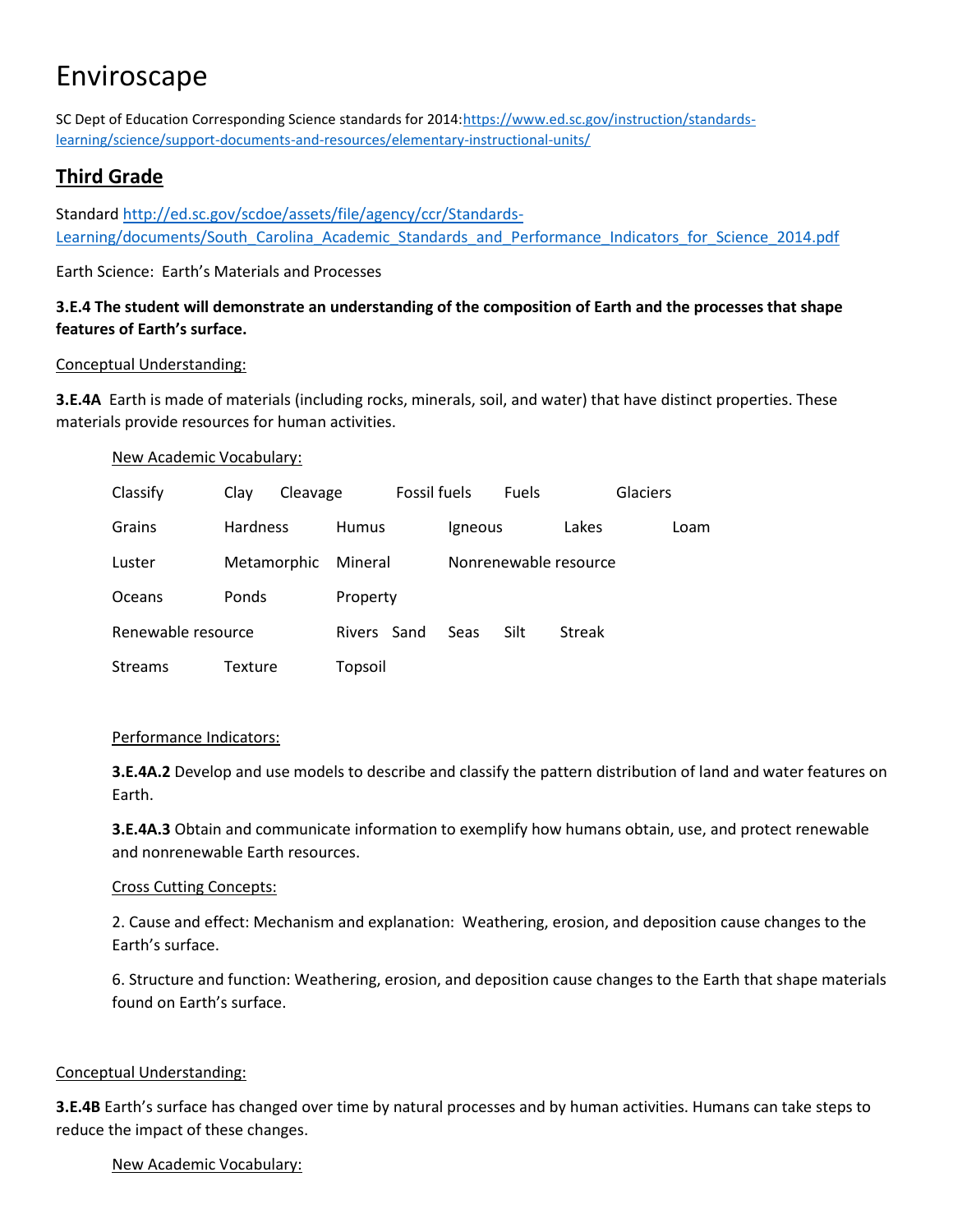| Canyons        | Deposition        | Earthquakes      | Erosion          | <b>Floods</b> | Human activity |
|----------------|-------------------|------------------|------------------|---------------|----------------|
| <b>Islands</b> | Landform          | Landslides       | <b>Mountains</b> | Natural event | <b>Plains</b>  |
| Valleys        | Volcanic eruption | <b>Volcanoes</b> | Weathering       |               |                |

Performance Indicators:

**3.E.4B.3** Obtain and communicate information to explain how natural events (such as fires, landslides, earthquakes, volcanic eruptions, or floods) and human activities (such as farming, mining, or building) impact the environment.

**3.E.4B.4** Define problems caused by a natural event or human activity and design devices or solutions to reduce the impact on the environment.

Life Science: Environments and Habitats

## **3.L.5 The student will demonstrate an understanding of how the characteristics and changes in environments and habitats affect the diversity of organisms.**

#### Conceptual Understanding:

**3.L.5.B** When the environment or habitat changes, some plants and animals survive and reproduce, some move to new locations, and some die. Fossils can be used to infer characteristics of environments from long ago.

| New Academic Vocabulary: |
|--------------------------|
|--------------------------|

| Drought        | Earthquakes                       | Energy    | Environment | Extinction | <b>Fires</b> | <b>Floods</b> |
|----------------|-----------------------------------|-----------|-------------|------------|--------------|---------------|
| <b>Fossils</b> | Habitat                           | Hibernate | Landslides  | Migrate    | Organism     |               |
| Pollution      | Photosynthesis Volcanic Eruptions |           |             |            |              |               |

#### Performance Indicators:

**3.L.5B.2** Develop and use models to explain how changes in a habitat cause plants and animals to respond in different ways (such as hibernating, migrating, responding to light, death, or extinction).

#### Cross Cutting Concepts:

4. Systems and systems models: The National Research Council (2012) states that "Defining the system under study—specifying its boundaries and making explicit a model of that system—provides tools for understanding and testing ideas that are applicable throughout science and engineering" (p. 84). Changes in a habitat cause plants and animals to respond in different ways (such as hibernating, migrating, responding to light, death, or extinction).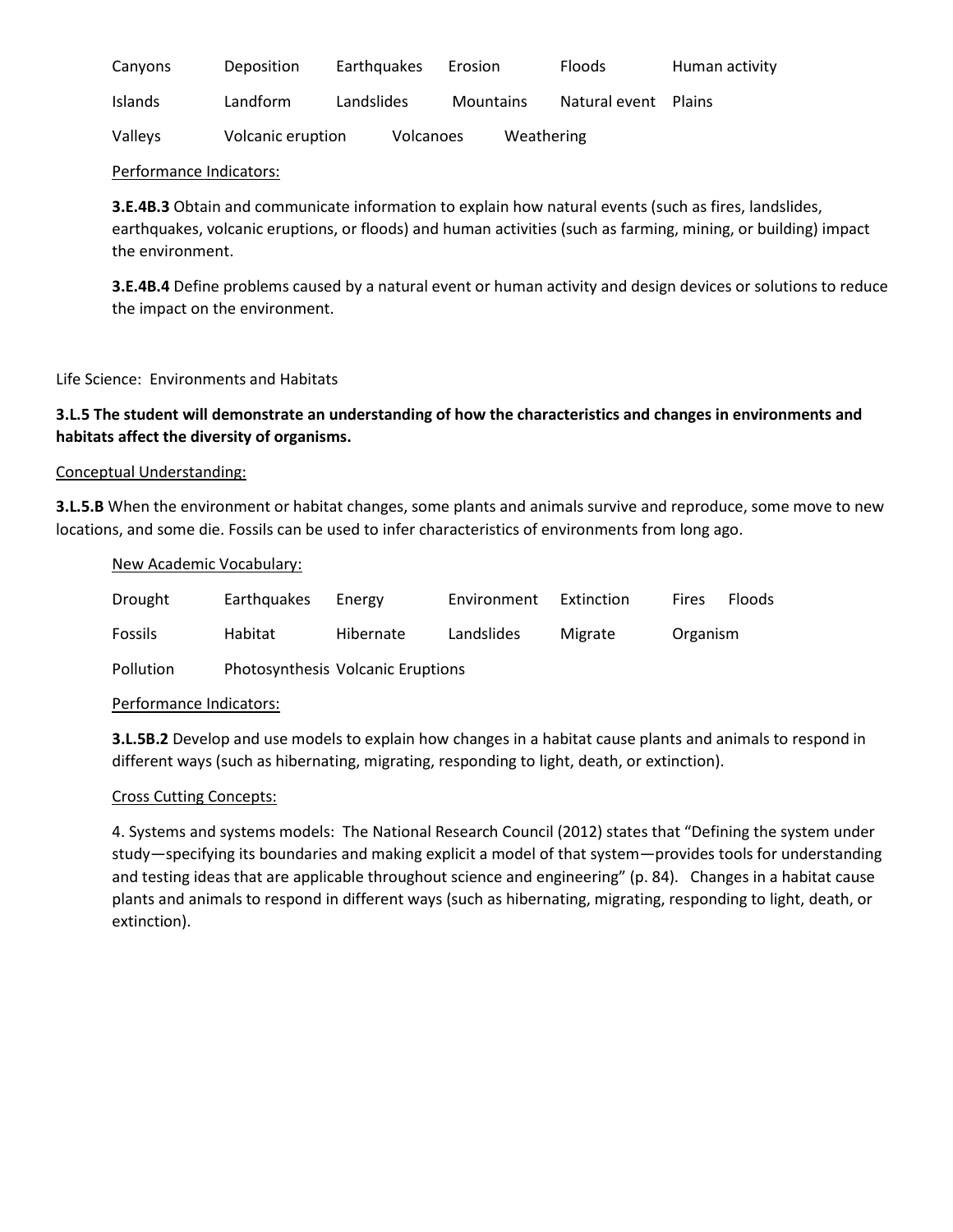SC Dept of Education Corresponding Science standards for 2014[:https://www.ed.sc.gov/instruction/standards](https://www.ed.sc.gov/instruction/standards-learning/science/support-documents-and-resources/elementary-instructional-units/)[learning/science/support-documents-and-resources/elementary-instructional-units/](https://www.ed.sc.gov/instruction/standards-learning/science/support-documents-and-resources/elementary-instructional-units/)

# **Fourth Grade**

Standard [http://ed.sc.gov/scdoe/assets/file/agency/ccr/Standards-](http://ed.sc.gov/scdoe/assets/file/agency/ccr/Standards-Learning/documents/South_Carolina_Academic_Standards_and_Performance_Indicators_for_Science_2014.pdf)[Learning/documents/South\\_Carolina\\_Academic\\_Standards\\_and\\_Performance\\_Indicators\\_for\\_Science\\_2014.pdf](http://ed.sc.gov/scdoe/assets/file/agency/ccr/Standards-Learning/documents/South_Carolina_Academic_Standards_and_Performance_Indicators_for_Science_2014.pdf)

Earth Science: Weather and Climate

**4.E.2** The student will demonstrate an understanding of the water cycle and weather and climate patterns.

# Conceptual Understanding:

**4.E.2A**. Earth's atmosphere is a mixture of gases, including water vapor and oxygen. The movement of water, which is found almost everywhere on Earth including the atmosphere, changes form and cycles between Earth's surface and the air and back again. This cycling of water is driven by energy from the Sun. The movement of water in the water cycle is a major pattern that influences weather conditions. Clouds form during this cycle and various types of precipitation result.

## New Academic Vocabulary:

| Gases          | Cycle        | Atmosphere    | Troposphere | Oxvgen  | Nitrogen |
|----------------|--------------|---------------|-------------|---------|----------|
| Carbon dioxide | Water vapor  |               | Water cycle |         |          |
| Evaporation    | Condensation | Precipitation |             | Run off |          |

#### Performance Indicators:

**4.E.2A.2** Develop and use models to explain how water changes as it moves between the atmosphere and Earth's surface during each phase of the water cycle (including evaporation, condensation, precipitation, and runoff).

## Cross Cutting Concepts:

2. Cause and Effect: Mechanism and explanation: The water cycle will show how one part of the cycle affects how the water gets back to the Earth.

4. Systems and System Models: Models are used to show how the water cycle works to keep renewing our water sources.

7. Stability and change: The water cycle is a natural system which occurs on Earth to keep our ecosystems stable.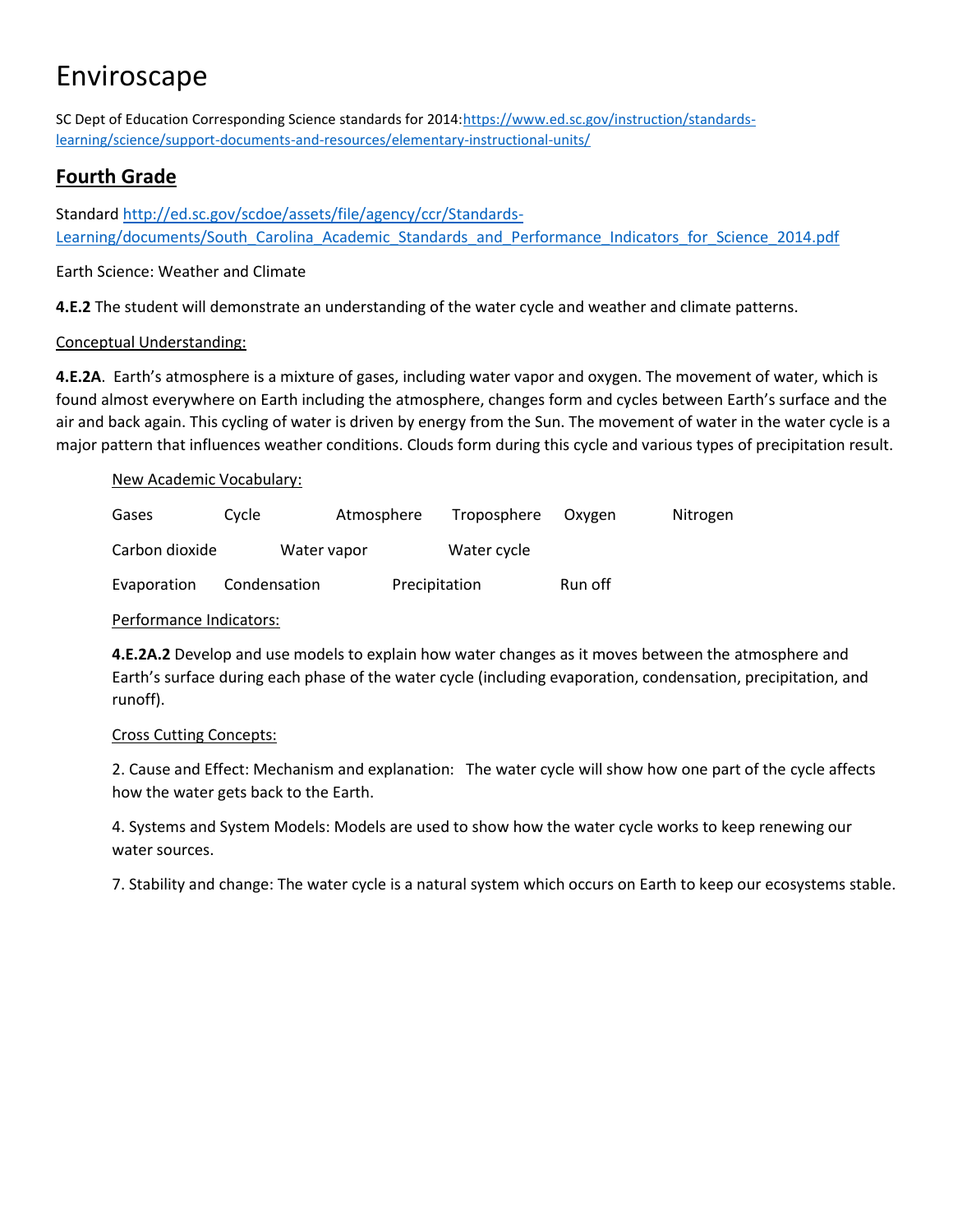SC Dept of Education Corresponding Science standards for 2014[:https://www.ed.sc.gov/instruction/standards](https://www.ed.sc.gov/instruction/standards-learning/science/support-documents-and-resources/elementary-instructional-units/)[learning/science/support-documents-and-resources/elementary-instructional-units/](https://www.ed.sc.gov/instruction/standards-learning/science/support-documents-and-resources/elementary-instructional-units/)

# **Fifth Grade**

Standard [http://ed.sc.gov/scdoe/assets/file/agency/ccr/Standards-](http://ed.sc.gov/scdoe/assets/file/agency/ccr/Standards-Learning/documents/South_Carolina_Academic_Standards_and_Performance_Indicators_for_Science_2014.pdf)[Learning/documents/South\\_Carolina\\_Academic\\_Standards\\_and\\_Performance\\_Indicators\\_for\\_Science\\_2014.pdf](http://ed.sc.gov/scdoe/assets/file/agency/ccr/Standards-Learning/documents/South_Carolina_Academic_Standards_and_Performance_Indicators_for_Science_2014.pdf)

Earth Science: Changes in Landforms and Oceans

**5.E.3** The student will demonstrate an understanding of how natural processes and human activities affect the features of Earth's landforms and oceans.

## Conceptual Understanding:

**5.E.3B.** Conceptual Understanding: Earth's oceans and landforms can be affected by natural processes in various ways. Humans cannot eliminate natural hazards caused by these processes but can take steps to reduce their impacts. Human activities can affect the land and oceans in positive and negative ways.

#### New Academic Vocabulary:

| Weathering | Erosion                   | Deposition |                           | <b>Earthquakes</b> |                            | <b>Tsunamis</b> |               | <b>Hurricanes</b>         |       |
|------------|---------------------------|------------|---------------------------|--------------------|----------------------------|-----------------|---------------|---------------------------|-------|
| Landslides | <b>Volcanic Eruptions</b> |            | <b>Floods</b>             |                    | <b>Constructive Forces</b> |                 |               | <b>Destructive Forces</b> | Waves |
| Currents   | <b>Beaches</b>            | Tides      | Shore                     |                    | Barrier Islands            |                 | <b>Inlets</b> | Conservation              |       |
| Pollution  | Acid Rain                 |            | <b>Chemical Pollution</b> |                    | Mechanical                 | Physical        |               |                           |       |

Estuaries

## Performance Indicators:

**5.E.3B.3** Construct scientific arguments to support claims that human activities (such as conservation efforts or pollution) affect the land and oceans of Earth.

**5.E.3B.4** Define problems caused by natural processes or human activities and test possible solutions to reduce the impact on landforms and the ocean shore zone.

## Cross Cutting Concepts:

7. Stability and Change: The shape and size of Earth's features can be changed by natural processes and human activities. Change caused by processes on the ocean floor can occur quickly.

Life Science: Interdependent Relationships in Ecosystems

**5.L.4** The student will demonstrate an understanding of relationships among biotic and abiotic factors within terrestrial and aquatic ecosystems.

## Conceptual Understanding:

**5.L.4B**. All organisms need energy to live and grow. Energy is obtained from food. The role an organism serves in an ecosystem can be described by the way in which it gets its energy. Energy is transferred within an ecosystem as organisms produce, consume, or decompose food. A healthy ecosystem is one in which a diversity of life forms are able to meet their needs in a relatively stable web of life.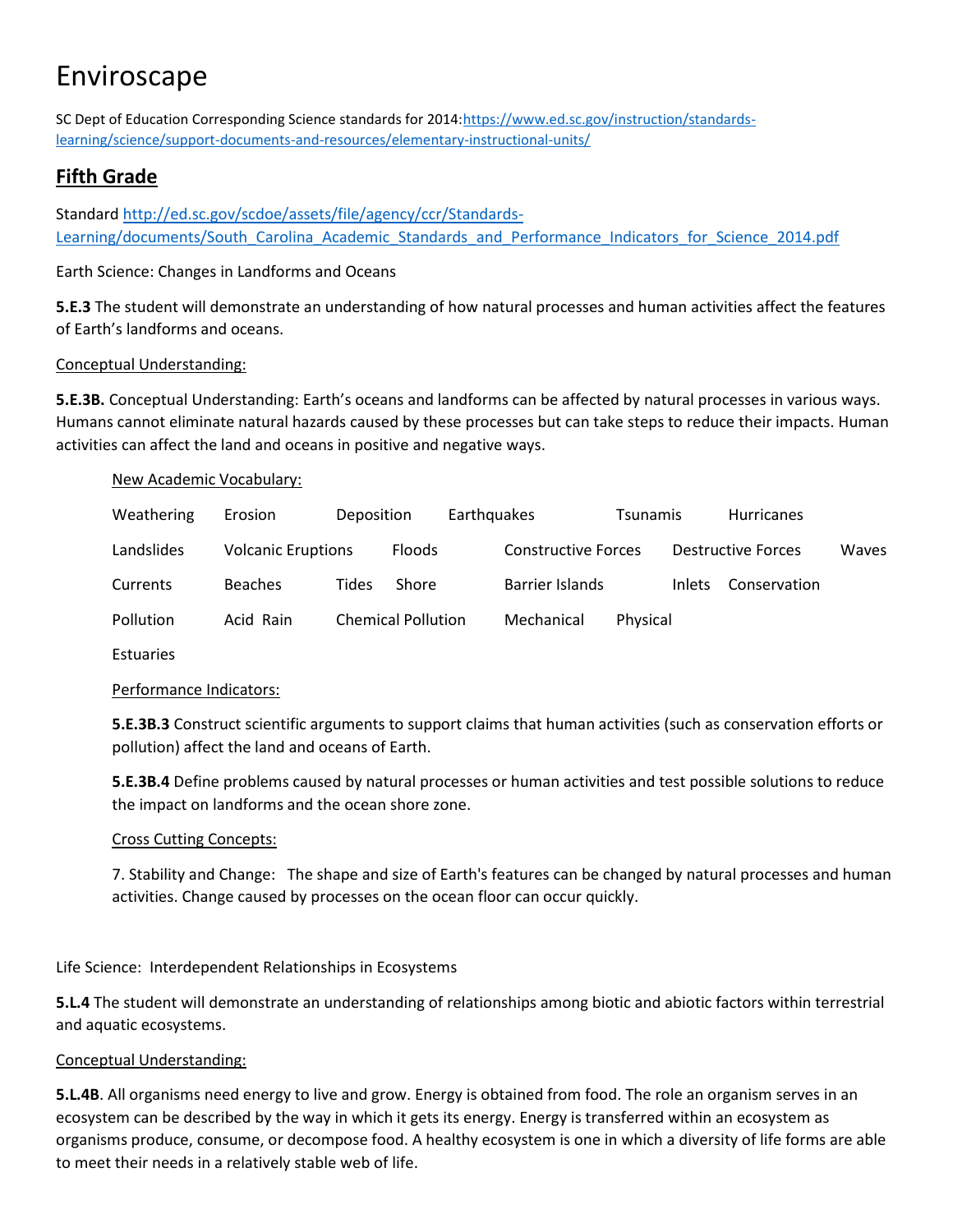#### New Academic Vocabulary:

| Habitat | Competition | Limiting factors | Niche | Predator |
|---------|-------------|------------------|-------|----------|
|---------|-------------|------------------|-------|----------|

Prey Parasite Host

Performance Indicators:

**5.L.4B.4** Construct scientific arguments to explain how limiting factors (including food, water, space, and shelter) or a newly introduced organism can affect an ecosystem.

#### Cross Cutting Concepts:

2. Cause and Effect: Observations of how organisms interact in an ecosystem and the effects from the diverse life forms may or may not meet the needs of the ecosystem's ability to be stable.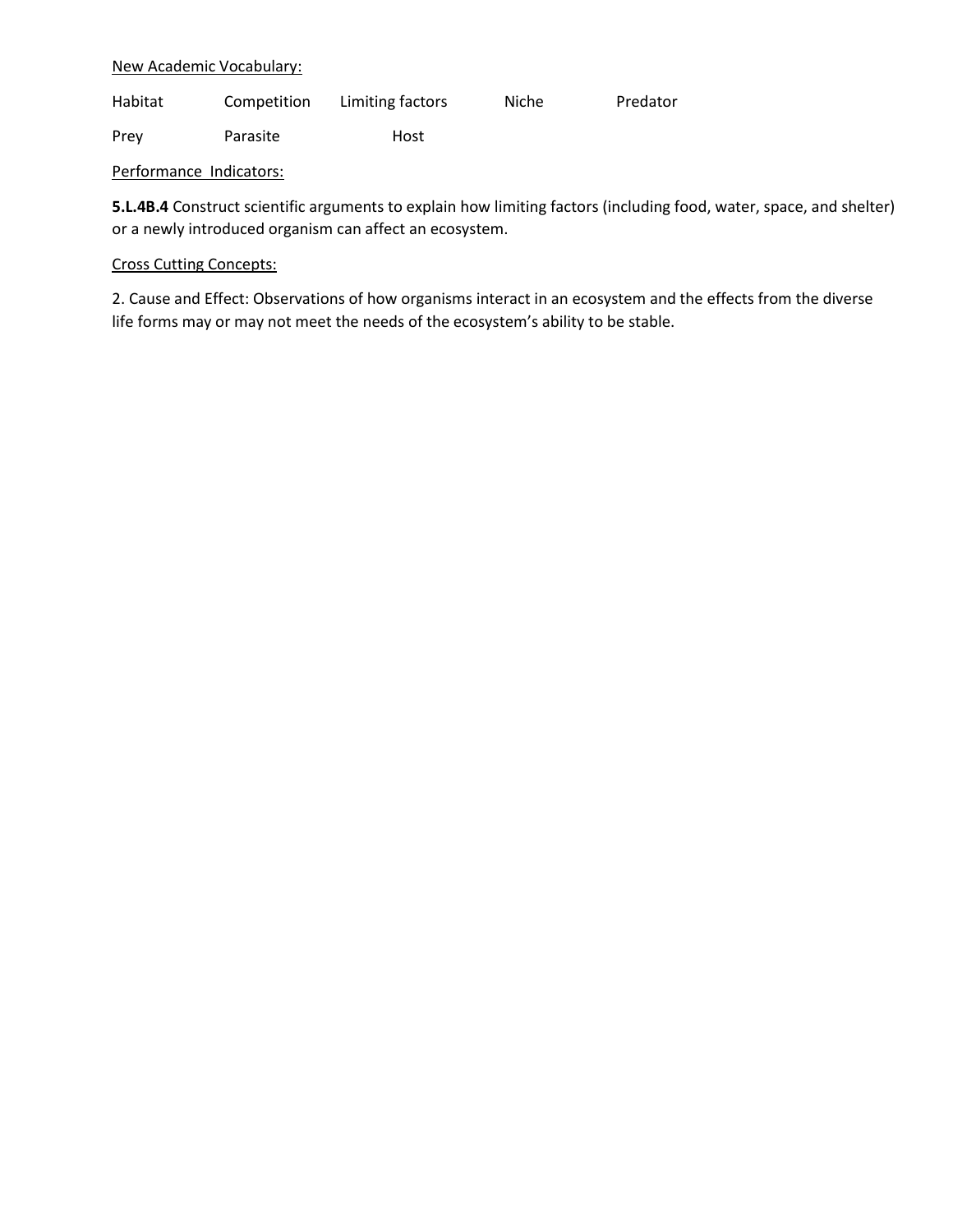SC Dept of Education Corresponding Science standards for 2014: [https://www.ed.sc.gov/instruction/standards](https://www.ed.sc.gov/instruction/standards-learning/science/support-documents-and-resources/middle-instructional-units/)[learning/science/support-documents-and-resources/middle-instructional-units/](https://www.ed.sc.gov/instruction/standards-learning/science/support-documents-and-resources/middle-instructional-units/)

# **Sixth Grade**

Standard [http://ed.sc.gov/scdoe/assets/file/agency/ccr/Standards-](http://ed.sc.gov/scdoe/assets/file/agency/ccr/Standards-Learning/documents/South_Carolina_Academic_Standards_and_Performance_Indicators_for_Science_2014.pdf)[Learning/documents/South\\_Carolina\\_Academic\\_Standards\\_and\\_Performance\\_Indicators\\_for\\_Science\\_2014.pdf](http://ed.sc.gov/scdoe/assets/file/agency/ccr/Standards-Learning/documents/South_Carolina_Academic_Standards_and_Performance_Indicators_for_Science_2014.pdf)

## Earth Science: Weather & Climate

**6.E.2** The student will demonstrate an understanding of the interactions within Earth's systems (flow of energy) that regulate weather and climate.

## Conceptual Understanding:

**6.E.2A**. Earth's atmosphere, an envelope of gases that surround the planet, makes conditions on Earth suitable for living things and influences weather. Water is always moving between the atmosphere (troposphere) and the surface of Earth as a result of the force of gravity and energy from the Sun. The Sun is the driving energy source for heating Earth and for the circulation of Earth's atmosphere.

#### New Academic Vocabulary:

| Air pressure             | Altitude                        | Troposphere   |          | Stratosphere  |                  | Thermosphere          |                   |
|--------------------------|---------------------------------|---------------|----------|---------------|------------------|-----------------------|-------------------|
| Exosphere                | Atmospheric gases               |               | Nitrogen |               |                  | Oxygen Carbon dioxide |                   |
| Trace gases              | Water vapor                     | Fossil fuels  |          |               | Greenhouse gases |                       | Water cycle       |
| Evaporation              | Condensation                    | Precipitation |          | Transpiration |                  |                       | Crystallization   |
|                          | Surface runoff Groundwater flow |               | Dew      | Frost         |                  | Ozone                 | Greenhouse effect |
| Dorformanneo Indicatores |                                 |               |          |               |                  |                       |                   |

Performance Indicators:

**6.E.2A.2** Critically analyze scientific arguments based on evidence for and against how different phenomena (natural and human induced) may contribute to the composition of Earth's atmosphere.

**6.E.2A.3** Construct explanations of the processes involved in the cycling of water through Earth's systems (including transpiration, evaporation, condensation and crystallization, precipitation, and downhill flow of water on land).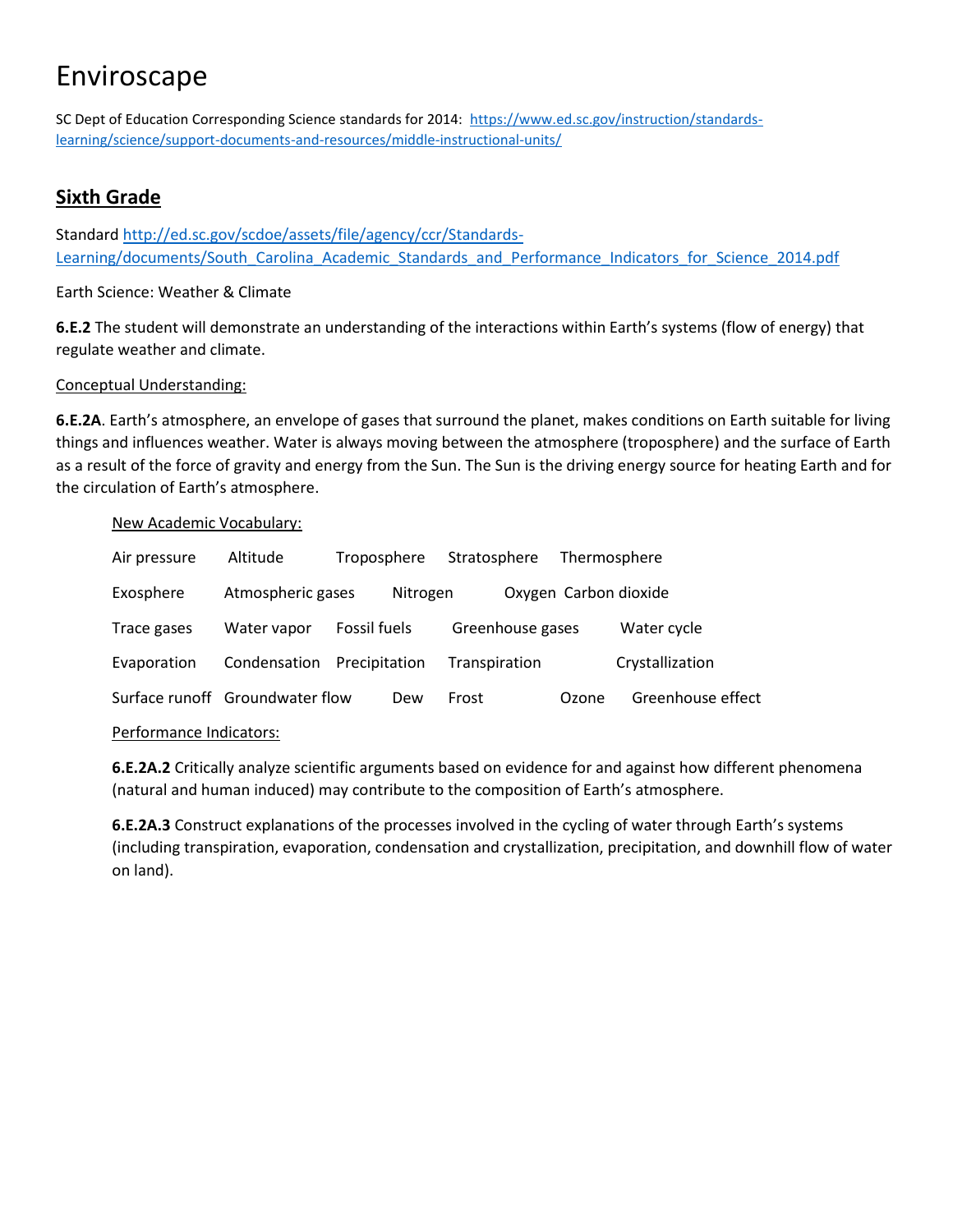SC Dept of Education Corresponding Science standards for 2014: [https://www.ed.sc.gov/instruction/standards](https://www.ed.sc.gov/instruction/standards-learning/science/support-documents-and-resources/middle-instructional-units/)[learning/science/support-documents-and-resources/middle-instructional-units/](https://www.ed.sc.gov/instruction/standards-learning/science/support-documents-and-resources/middle-instructional-units/)

# **Seventh Grade**

Standard [http://ed.sc.gov/scdoe/assets/file/agency/ccr/Standards-](http://ed.sc.gov/scdoe/assets/file/agency/ccr/Standards-Learning/documents/South_Carolina_Academic_Standards_and_Performance_Indicators_for_Science_2014.pdf)[Learning/documents/South\\_Carolina\\_Academic\\_Standards\\_and\\_Performance\\_Indicators\\_for\\_Science\\_2014.pdf](http://ed.sc.gov/scdoe/assets/file/agency/ccr/Standards-Learning/documents/South_Carolina_Academic_Standards_and_Performance_Indicators_for_Science_2014.pdf)

Ecology: Interactions of Living Systems and the Environment

**7.EC.5** The student will demonstrate an understanding of how organisms interact with and respond to the biotic and abiotic components of their environments.

## Conceptual Understanding:

**7.EC.5A** In all ecosystems, organisms and populations of organisms depend on their environmental interactions with other living things (biotic factors) and with physical (abiotic) factors (such as light, temperature, water, or soil quality). Disruptions to any component of an ecosystem can lead to shifts in its diversity and abundance of populations.

## New Academic Vocabulary:

| Abiotic         | <b>Biomes</b> |                      | <b>Biotic</b> | <b>Carrying Capacity</b> | Community  | Ecosystem    | Humus |
|-----------------|---------------|----------------------|---------------|--------------------------|------------|--------------|-------|
| Lime            |               | Limiting Factor Loam |               | Permeability             | Population |              |       |
| Sandy Clay Loam |               | Silt                 | Silt Loam     | Soil Composition         | Soil pH    | Soil Profile |       |
| Soil Texture    |               | <b>Species</b>       |               |                          |            |              |       |

#### Performance Indicators:

**7.EC.5A.2** Construct explanations of how soil quality (including composition, texture, particle size, permeability, and pH) affects the characteristics of an ecosystem using evidence from soil profiles.

**7.EC.5A.3** Analyze and interpret data to predict changes in the number of organisms within a population when certain changes occur to the physical environment (such as changes due to natural hazards or limiting factors).

## Cross Cutting Concepts:

2. Cause and effect: Mechanism and explanation: Changes that occur to the physical environment can cause changes in the number of organisms within a population.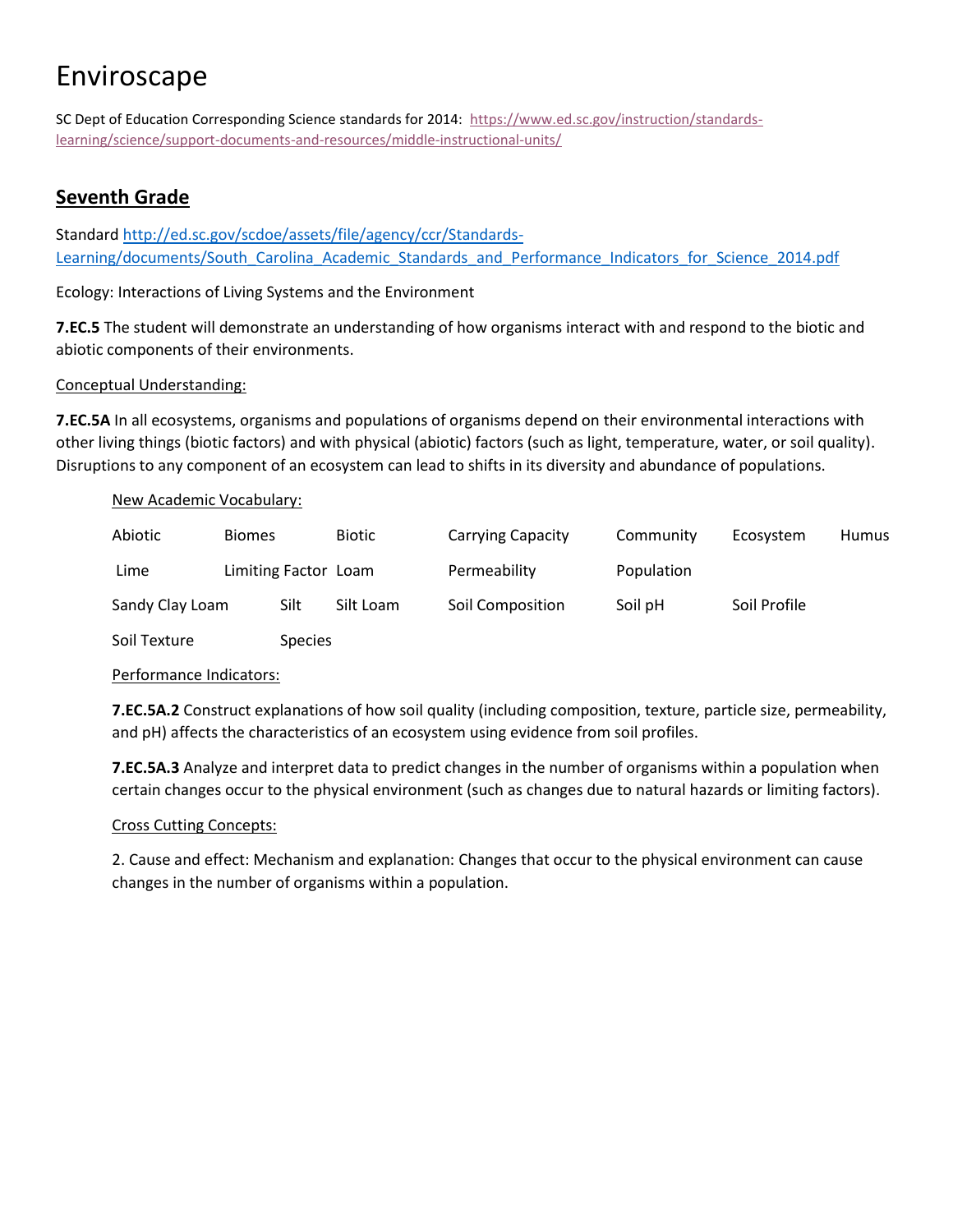#### Conceptual Understanding:

**7.EC.5B** Organisms in all ecosystems interact with and depend upon each other. Organisms with similar needs compete for limited resources. Food webs and energy pyramids are models that demonstrate how energy is transferred within an ecosystem.

#### New Academic Vocabulary:

| <b>Biological Control</b> |              | <b>Chemical Control</b> | Commensalism | Competition             | Emigration |
|---------------------------|--------------|-------------------------|--------------|-------------------------|------------|
| Food Chain                | Food Pyramid | Food Web                | Immigration  | Invasive Species        | Mutualism  |
| Native Species Niche      |              | Parasite                | Parasitism   | <b>Physical Control</b> | Predation  |
| Predator                  | Prev         | Symbiosis               |              |                         |            |

#### Performance Indicators:

**7.EC.5B.3** Analyze and interpret data to predict how changes in the number of organisms of one species affects the balance of an ecosystem.

**7.EC.5B.4** Define problems caused by the introduction of a new species in an environment and design devices or solutions to minimize the impact(s) to the balance of an ecosystem.

#### Cross Cutting Concepts:

2. Cause and effect: Mechanism and explanation. There is a causal relationship that results from the interactions of organisms within an ecosystem.

4. Systems and systems models: System models can explain how varying factors affect the balance within an ecosystem.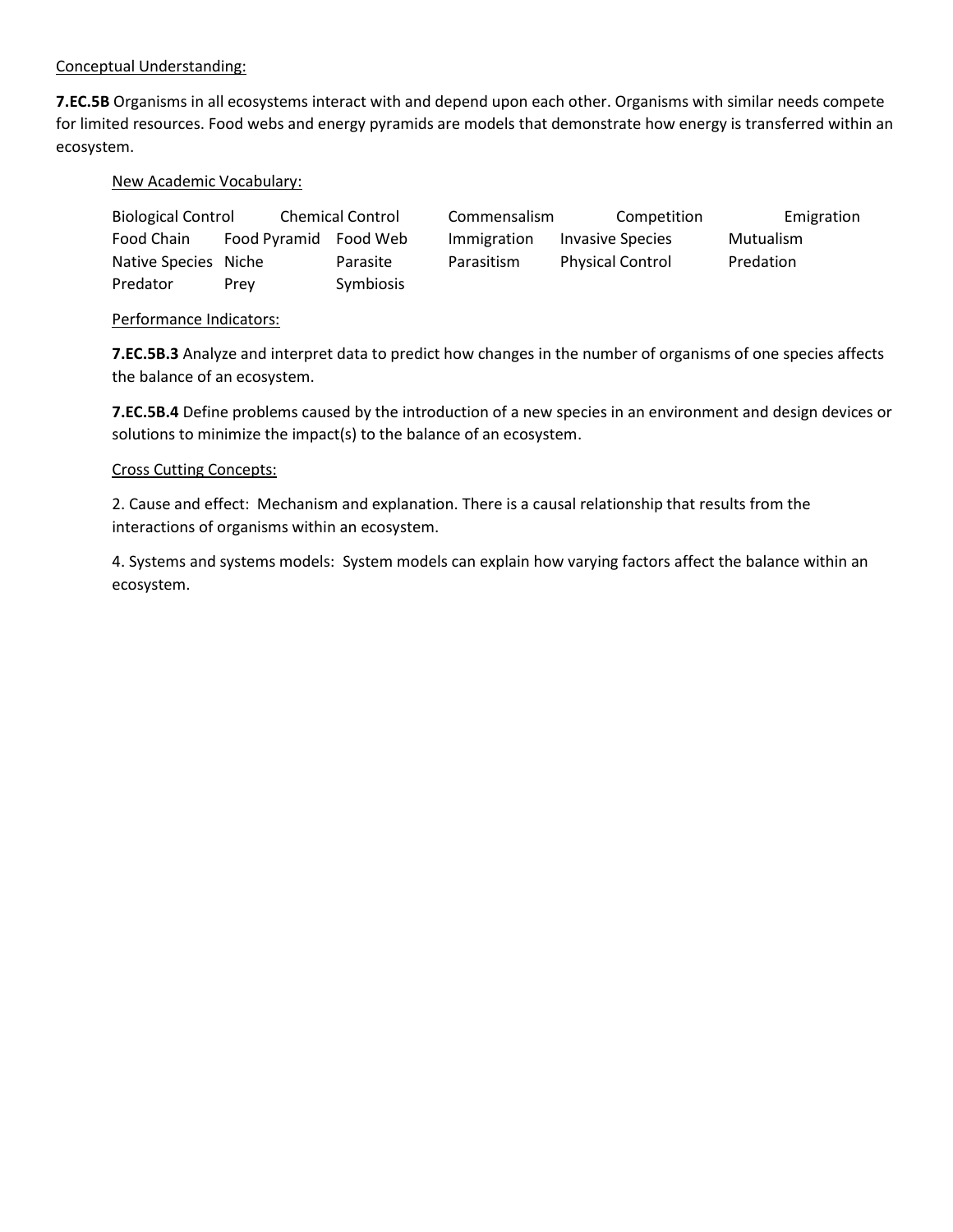SC Dept of Education Corresponding Science standards for 2014: [https://www.ed.sc.gov/instruction/standards](https://www.ed.sc.gov/instruction/standards-learning/science/support-documents-and-resources/middle-instructional-units/)[learning/science/support-documents-and-resources/middle-instructional-units/](https://www.ed.sc.gov/instruction/standards-learning/science/support-documents-and-resources/middle-instructional-units/)

# **Eighth Grade**

Standard [http://ed.sc.gov/scdoe/assets/file/agency/ccr/Standards-](http://ed.sc.gov/scdoe/assets/file/agency/ccr/Standards-Learning/documents/South_Carolina_Academic_Standards_and_Performance_Indicators_for_Science_2014.pdf)[Learning/documents/South\\_Carolina\\_Academic\\_Standards\\_and\\_Performance\\_Indicators\\_for\\_Science\\_2014.pdf](http://ed.sc.gov/scdoe/assets/file/agency/ccr/Standards-Learning/documents/South_Carolina_Academic_Standards_and_Performance_Indicators_for_Science_2014.pdf)

Earth Science: Earth Systems & Resources

**8.E.5** The student will demonstrate an understanding of the processes that alter the structure of Earth and provide resources for life on the planet.

#### Conceptual Understanding:

**8.E.5C** Humans depend upon many Earth resources - some renewable over human lifetimes and some nonrenewable or irreplaceable. Resources are distributed unevenly around the planet as a result of past geological processes.

#### New Academic Vocabulary:

Physical properties Chemical properties Minerals Hardness Luster Color Texture Cleavage/ fracture Flammability Reactivity Density Gypsum Ores Bauxite Fossil fuel

#### Performance Indicators:

**8.E.5C.1** Obtain and communicate information regarding the physical and chemical properties of minerals, ores, and fossil fuels to describe their importance as Earth resources.

#### Cross Cutting Concepts:

5. Energy and matter: Flows, cycles, and conservation. Fossil fuels are natural fuels that come from the remains of living things. These fuels, like natural gas, give off energy when they are burned.

Earth Science: Earth's History and Diversity of Life

8.E.6: The student will demonstrate an understanding of Earth's geologic history and its diversity of life over time.

#### Conceptual Understanding:

**8.E.6B**. Adaptation by natural selection acting over generations is one important process by which species change in response to changes in environmental conditions. The resources of biological communities can be used within sustainable limits; but if the ecosystem becomes unbalanced in ways that prevent the sustainable use of resources, then ecosystem degradation and species extinction can occur.

#### New Academic Vocabulary:

| Adaptations | Traits Variations | Natural selection | Natural factors | Man-made factors |
|-------------|-------------------|-------------------|-----------------|------------------|
| Extinct     |                   |                   |                 |                  |